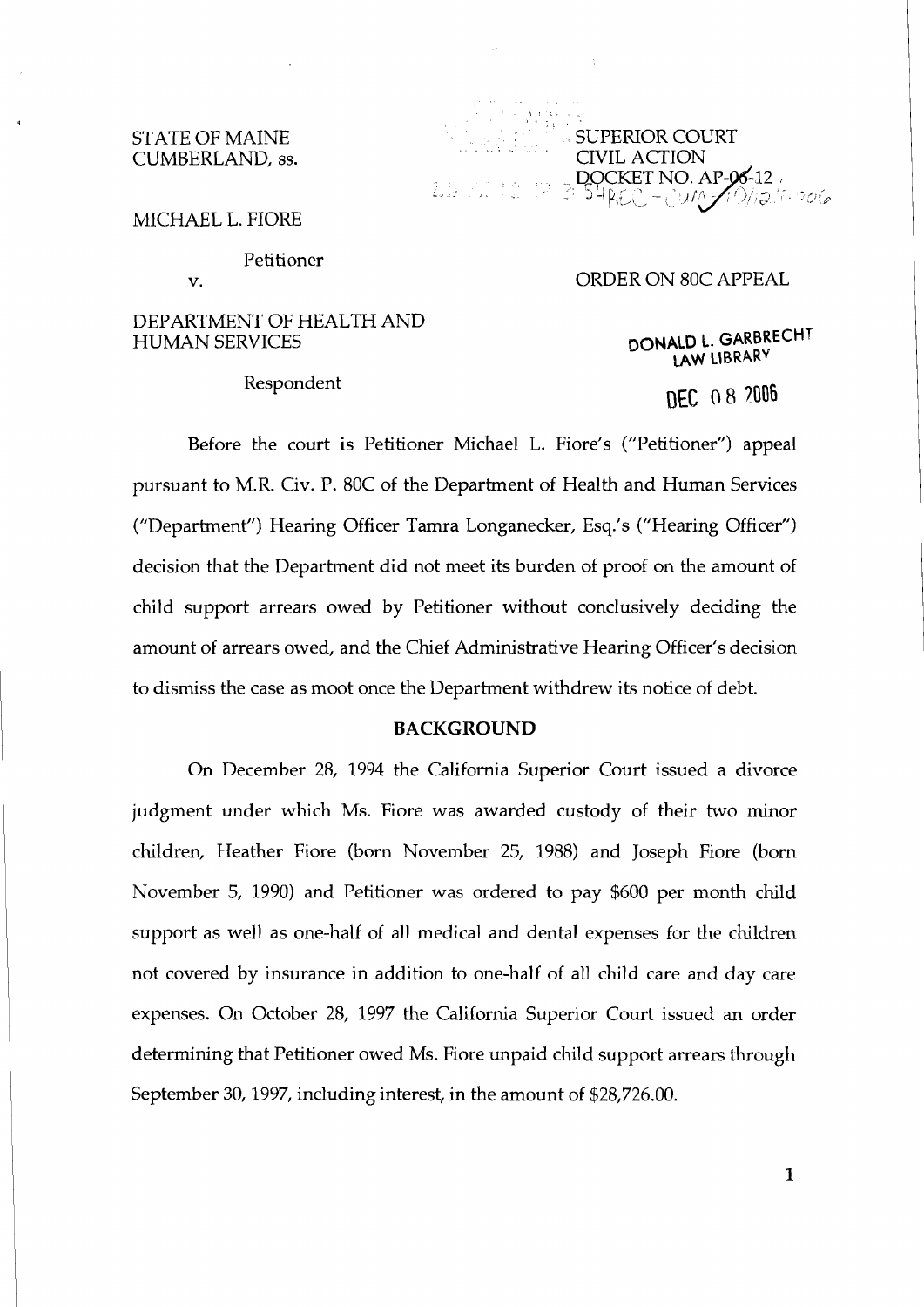In 2000 Petitioner moved to Maine. Ms. Fiore still resides in California. In February 2005, the California Department of Child Support Services ("DCSS") transmitted a request to the Department for registration and enforcement of the California child support order pursuant to the Uniform Interstate Family Support Act (UIFSA).' This transmittal stated that, as of February 9, 2005 Petitioner owed child support arrears totaling \$80,670.84. In a letter dated March 8, 2005, the Department served a notice of debt on Petitioner notifying him that, as of March 8, 2005, he owed \$81,197.72 in child support arrears. This letter also notified Petitioner of his right to dispute the notice of debt. Specifically, it stated that if he wanted an administrative hearing to dispute the arrears amount, he needed to fill out a hearing request form and return it to the Department within 30 days. Part 7.e of the notice of debt stated that if the Department did not receive a hearing request form from Petitioner within 30 days, he would lose his right to a hearing. Petitioner claims he called the support enforcement officer assigned to this case shortly after receipt of his notice of debt to request a hearing. There is no dispute, however, that Petitioner did not fill out and return a hearing request form within 30 days of receipt of the notice of debt. Nevertheless, over the Department's objections, the Office of Administrative Hearings granted Petitioner's request for a hearing on the notice of debt.

The hearing commenced on August 17, 2005 and reconvened on September 8, 2005 without Ms. Fiore present. There is no dispute that Ms. Fiore was not notified of the administrative proceedings, received no copy of the notice of debt, the hearing notice, or any other documents related to the administrative proceedings until after the first day of the hearing. At no point  $1$  19-A M.R.S.A. §§ 3151 - 3254.

 $\overline{2}$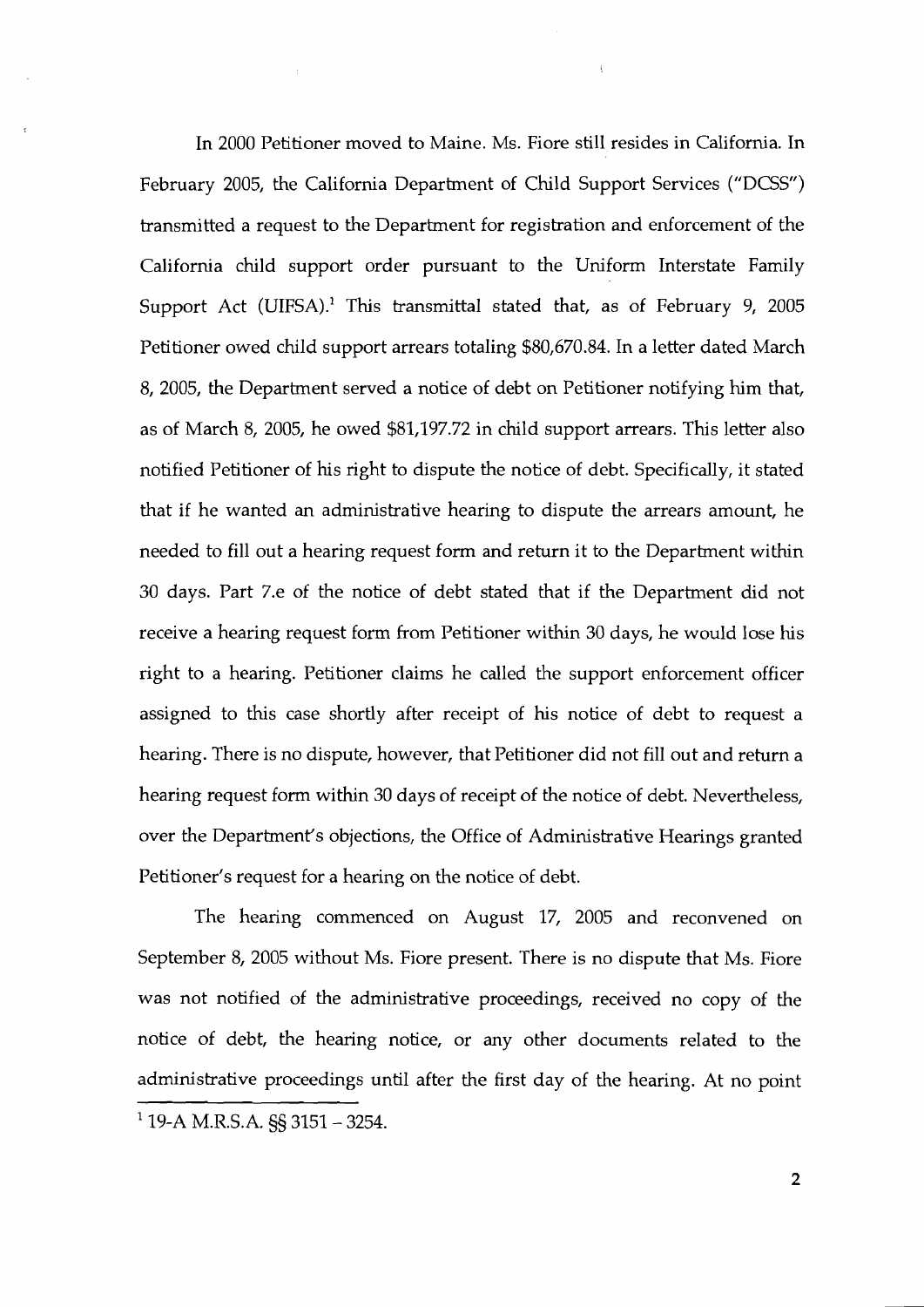prior to the Hearing Officer's decision was Ms. Fiore notified that child support arrears was an issue or that she had a right to appear.

At the hearing, the Department introduced evidence of the California court's determination of arrears and the method by which DCSS determined the current level of arrears owed by Petitioner. Petitioner presented evidence showing that he had received notices from DCSS stating that as of April 1, 2002 he owed \$44,826.54 in arrears, as of September 11, 2002 \$63,587.00, as of September 8, 2004 \$67,081.00 and as of January 21, 2005 he owed \$69,168.80. He claimed that these numbers were inconsistent with each other and with the amount stated in the Department's notice of debt and therefore all these determinations of arrears were unreliable.

On October 17, 2005 the Hearing Officer issued a final agency decision finding the Department failed to meet its burden of proof on the accuracy of the arrears total. The decision was without prejudice to the Department's ability to issue subsequent notices of debt and did not determine the correct arrearages.

Following the Hearing Officer's decision, Petitioner wrote to the Office of Administrative Hearings on November **3,** 2005 requesting reversal of the decision. Specifically, Petitioner asked that the decision be amended to determine the arrears owed by Petitioner and to make clear that this decision was with prejudice. On November 14, 2004, the Chief Administrative Hearing Officer wrote a letter to both parties, presenting three options. Those options were, affirming the decision, reversing the decision and reopening the record to allow the Department and Ms. Fiore to present additional evidence on the issue of the apparent discrepancies in arrears, or vacating the decision and starting the administrative proceeding process from scratch. After considering the positions

3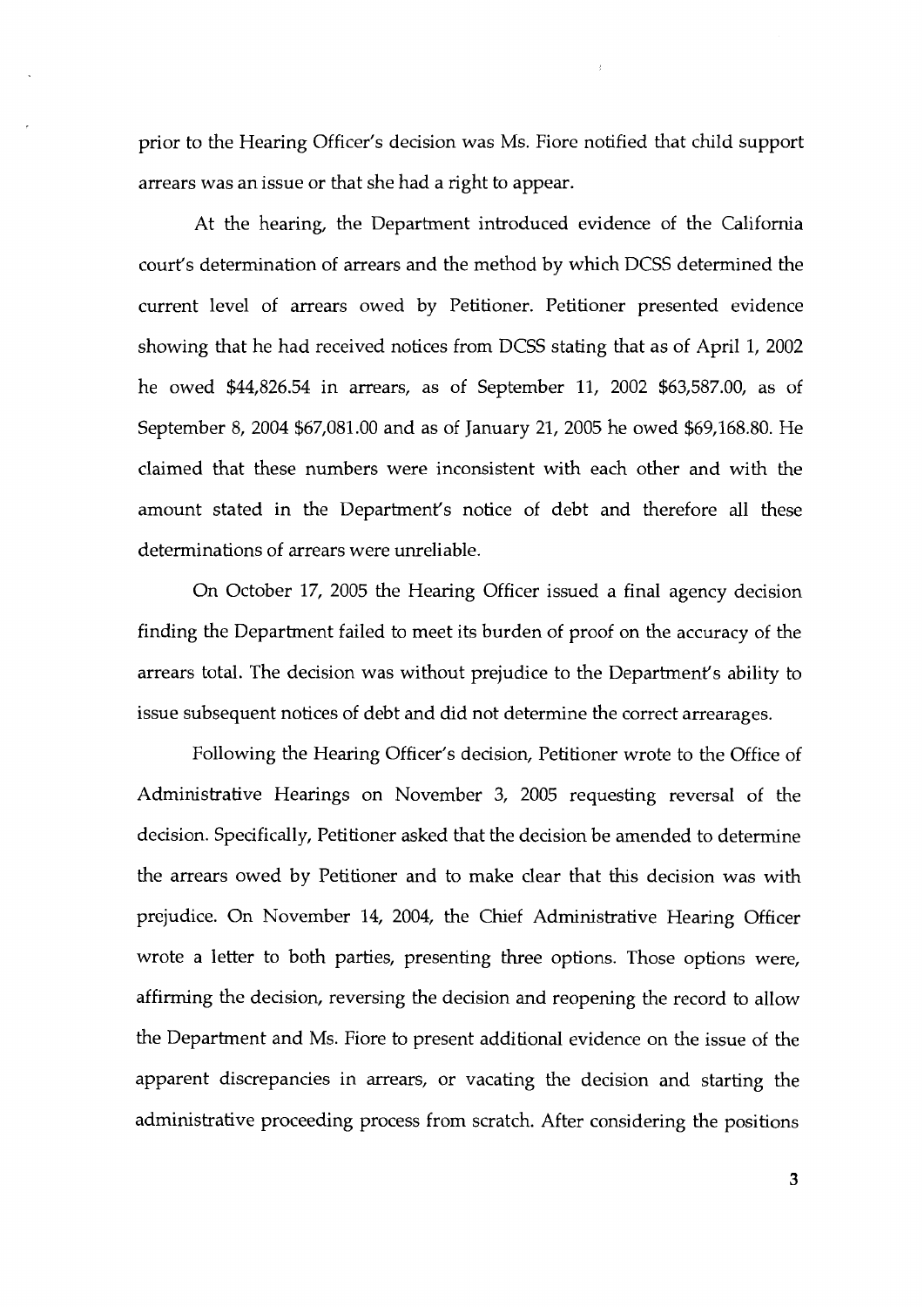of Petitioner and the Department, the Chief Administrative Hearing Officer decided, over the objection of Petitioner, to reopen the record for the purpose of allowing Ms. Fiore to present evidence. Before ths could be done, however, the Department, at the behest of DCCS, withdrew its notice of debt because a court action to determine the amount of arrears had been filed in California Superior Court. The Chief Administrative Hearing Officer subsequently dismissed the administrative proceedings as moot. Petitioner timely filed an appeal of the Hearing Officer's decision pursuant to M.R. Civ. P. 80C.

### **DISCUSSION**

At oral argument, the parties notified that Court that, subsequent to the filing of briefs, a settlement was reached in connection with the pending California Superior Court case in whch the amount of arrears owed by Petitioner was established. The parties agreed to the following stipulation:

Parties stipulate that the order of the San Bernardino Superior Court on July 20, 2006 reflects the agreement of the parties and the final order of that court on the amount of child support arrears owed by Michael Fiore to Carol Fiore. That order is subject to subsequent amendment by the California courts.

A copy of the San Bernardino Superior Court's order is attached to this order.

The California court's order renders Petitioner's appeal moot.

Therefore the entry is:

Plaintiff's 80C appeal is DISMISSED WITH PREJUDICE.

Dated: October *JL*, 2006.

Robert E. Crowlev Justice, Superior Court

4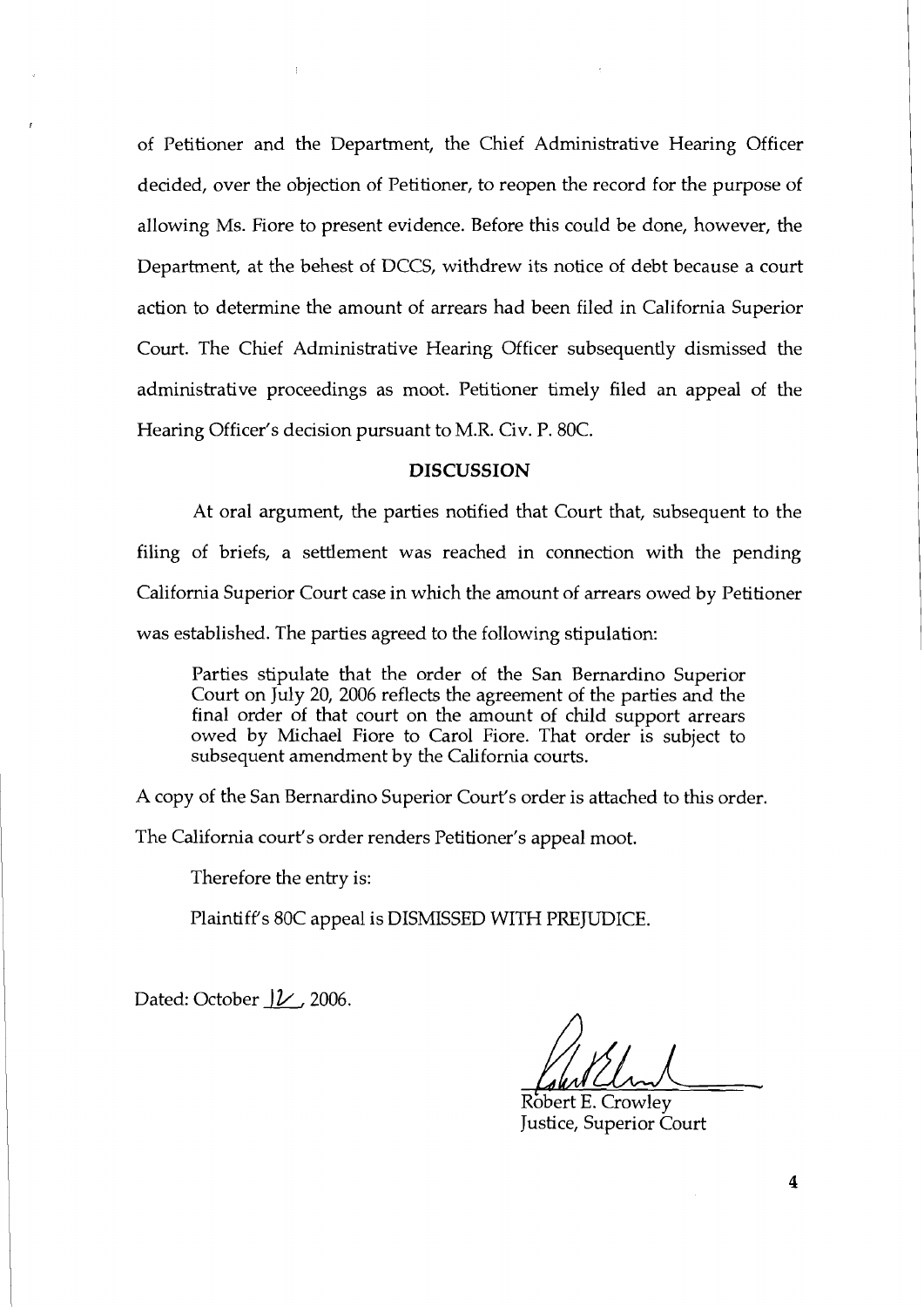|                                                                                                  |                                                                                                                                                                                                                                                                                                                                                                             | FL-626                                                                                                                                                                                                                                                                                     |
|--------------------------------------------------------------------------------------------------|-----------------------------------------------------------------------------------------------------------------------------------------------------------------------------------------------------------------------------------------------------------------------------------------------------------------------------------------------------------------------------|--------------------------------------------------------------------------------------------------------------------------------------------------------------------------------------------------------------------------------------------------------------------------------------------|
| ATTORNEY OR PARTY WITHOUT ATTORNEY (Name, 5'                                                     | ir number, and address).<br>Rept of child Support Luxius                                                                                                                                                                                                                                                                                                                    | FOR COURT USE ONLY                                                                                                                                                                                                                                                                         |
|                                                                                                  |                                                                                                                                                                                                                                                                                                                                                                             |                                                                                                                                                                                                                                                                                            |
| Victoriale CA 92394                                                                              |                                                                                                                                                                                                                                                                                                                                                                             |                                                                                                                                                                                                                                                                                            |
|                                                                                                  | TELEPHONE NO. $\delta b = 403 - 39.44$ FAX NO. (Optional):                                                                                                                                                                                                                                                                                                                  |                                                                                                                                                                                                                                                                                            |
| MAIL ADDRESS (Optionel):                                                                         |                                                                                                                                                                                                                                                                                                                                                                             |                                                                                                                                                                                                                                                                                            |
| ATTORNEY FOR INSMC):                                                                             |                                                                                                                                                                                                                                                                                                                                                                             | FILED VIOLAVILLE                                                                                                                                                                                                                                                                           |
| STREET ADDRESS: 14455 CIVIC DRIVE                                                                | SUPERIOR COURT OF CALIFORNIA, COUNTY OF SAN BERNARDINO                                                                                                                                                                                                                                                                                                                      | SAN BERNARDINO COUNTY<br>Superior Court                                                                                                                                                                                                                                                    |
| MAILING ADDRESS: 14455 CIVIC DRIVE<br>CITY AND ZIP CODS: VICTORVILLE, CA 92392                   |                                                                                                                                                                                                                                                                                                                                                                             | JUL 2 0 2006                                                                                                                                                                                                                                                                               |
| BRANCH NAME: VICTORVILLE DISTRICT<br>PETITIONER/PLAINTIFF:                                       | $I$ ore<br>Carol                                                                                                                                                                                                                                                                                                                                                            | By Uliky Waiton                                                                                                                                                                                                                                                                            |
| RESPONDENT/DEFENDANT:                                                                            | Michael Tire                                                                                                                                                                                                                                                                                                                                                                |                                                                                                                                                                                                                                                                                            |
| OTHER PARENT:                                                                                    |                                                                                                                                                                                                                                                                                                                                                                             |                                                                                                                                                                                                                                                                                            |
|                                                                                                  |                                                                                                                                                                                                                                                                                                                                                                             |                                                                                                                                                                                                                                                                                            |
|                                                                                                  | STIPULATION AND ORDER WAIVING UNASSIGNED ARREARS<br>(Governmental)                                                                                                                                                                                                                                                                                                          | CASE NUMBER:<br>$VDA$ $O b $                                                                                                                                                                                                                                                               |
| local child support agency.                                                                      | instructions. This form is to be filled out if the party to whom support is owed wishes to give up the right to past-due support that is<br>If either party has any questions about the case or the information on this form, he or she should ask the Family Law Facilitator or the                                                                                        | owed to him or her. If either party has any questions about the possible consequences of this waiver, he or she should ask an attorney.                                                                                                                                                    |
| <b>PARTIES</b>                                                                                   |                                                                                                                                                                                                                                                                                                                                                                             |                                                                                                                                                                                                                                                                                            |
| 2. The party ordered to pay support is                                                           | petitioner/plaintiff $\Box$ respondent/defendant $\Box$ other parent $\Box$ other (specify):                                                                                                                                                                                                                                                                                |                                                                                                                                                                                                                                                                                            |
|                                                                                                  | 3. The party ordered to pay support and the party waiving past support are the parties to this agreement.                                                                                                                                                                                                                                                                   |                                                                                                                                                                                                                                                                                            |
| RIGHT TO AN ATTORNEY                                                                             |                                                                                                                                                                                                                                                                                                                                                                             |                                                                                                                                                                                                                                                                                            |
|                                                                                                  | 4. The parties understand their right to be represented by an attorney, at their expense, in connection with these proceedings.                                                                                                                                                                                                                                             |                                                                                                                                                                                                                                                                                            |
| NO TIME LIMIT FOR COLLECTION                                                                     |                                                                                                                                                                                                                                                                                                                                                                             |                                                                                                                                                                                                                                                                                            |
|                                                                                                  | 5. The parties understand that the amounts owed for Non-Aid arrears (past-due child support ordered to be paid personally to the party<br>waiving support) remain owed until paid. There is no time limit for the collection of past-due support.                                                                                                                           |                                                                                                                                                                                                                                                                                            |
| <b>CONTINUING COLLECTION EFFORTS</b>                                                             |                                                                                                                                                                                                                                                                                                                                                                             |                                                                                                                                                                                                                                                                                            |
|                                                                                                  | 6. All methods to collect or enforce the amounts past due may be used until the past due support is paid in full, including, but not limited<br>to, wage assignments, levy on assets, tax refund interception, license suspension, property liens, and contempt. The parties<br>understand that a waiver of support will stop all collection efforts of the support waived. |                                                                                                                                                                                                                                                                                            |
|                                                                                                  | RIGHT TO DETERMINATION OF DISPUTED PAST SUPPORT                                                                                                                                                                                                                                                                                                                             |                                                                                                                                                                                                                                                                                            |
|                                                                                                  | they are not satisfied with the agency's audit, they have the right to have a court hearing to determine the amount due.                                                                                                                                                                                                                                                    | 7. If the amount of past-due support is unknown or uncertain, the parties understand that they have the right to have the local child support<br>agency review and audit the amount due, including all amounts ordered, all payments, and all credits. The parties also understand that if |
|                                                                                                  |                                                                                                                                                                                                                                                                                                                                                                             |                                                                                                                                                                                                                                                                                            |
|                                                                                                  |                                                                                                                                                                                                                                                                                                                                                                             | Page 1 of 4                                                                                                                                                                                                                                                                                |
| Form Approved for Optional Use<br>Judicial Council of California<br>FL-626 (New January 1, 2004) | STIPULATION AND ORDER WAIVING UNASSIGNED ARREARS<br>(Governmental)                                                                                                                                                                                                                                                                                                          | Fanity Code, § 4503, 17526<br>Solutions                                                                                                                                                                                                                                                    |

**LA Phis**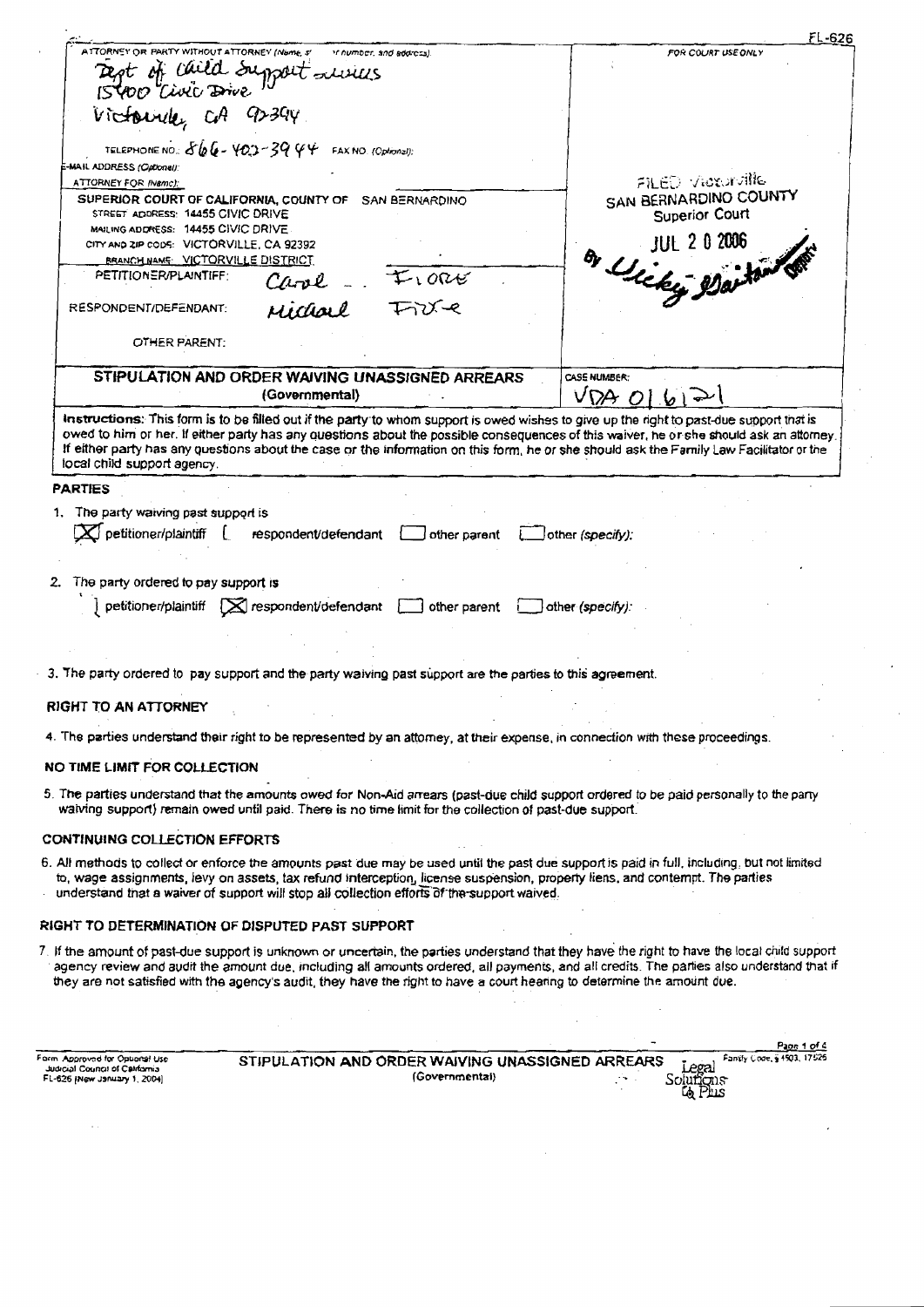| PETITIONERIPLAINTIFF: Creek TAOR |     | <b>CASE NUMBER</b> |
|----------------------------------|-----|--------------------|
|                                  | noe |                    |
| <b>CTHER PARENT:</b>             |     | DAVS OIGIZI        |

**CONSEQUENCES OF WAIVING PAST SUPPORT** 

- 8. The **parlies** understand that once the party waiving past support gives up his or her right to past-due support, he or **she** can never request payment of the amount given up or zsk the local child support agency or court to reinstate the amount given up, UNLESS he or she has specifically retained the right to do so as part of item 16
- 9. he parties understand that the **party** waiving past support cannot **give** up the right to collect **Atd** arrears (past-due child support that belongs to the county in exchange for receipt of public assistance benefits), nor can he or she give up the **right** to future child support The **parties** understand that **this** stipulation does not affect **th6 current child support order. If there is e** current **child** support order, that order still remains in full force and effect.
- 10. The parties have had sufficient time to read and think about this stipulation and to discuss it with any and all advisors, counselors, and/or attorneys of their choosing.
- **11.** The party waiving **pasf** support **h'as** not been promised anything by the party ordered to pay support, the local child support agency, the court. oranyone else, to **induce him** or her to give up amounts owed to him or her, except as speofically set forth **in**  writing in this stipulation.
- 12. The party waiving past support has not been threatened in any way (physically, emotionally, or otherwise) by the party ordered to pay support, the local cnild support agency, the court, or anyone else, to force him or her to give up support amounts.
- **73. The party** waiving **past** support **has** thought about and decided that it **is** in his or her best interest and tne **best** ntersr of hrs **or** her children to give **up** this support arrearage.

### **AMOUNT OF PAST-DUE SUPPORT**

**a.** As of (date calculated): コ|名り) OG<br>a. **[入 NON-AID ARREARS** (these are the amounts owed personally to the party waiving past suppod before this waiver becomes **effecbve):** 

| . <i>.</i> .                                                                                                                                                           |            |                             |                                                                                                                                                                                                                                                              |
|------------------------------------------------------------------------------------------------------------------------------------------------------------------------|------------|-----------------------------|--------------------------------------------------------------------------------------------------------------------------------------------------------------------------------------------------------------------------------------------------------------|
| <b>Type</b>                                                                                                                                                            | Principal  | interest                    | <b>Time Period</b>                                                                                                                                                                                                                                           |
| Child Support:<br>(1)                                                                                                                                                  |            | 320,20767                   | 7 51)06<br>through                                                                                                                                                                                                                                           |
| Spousal/Family Support:<br>(2)                                                                                                                                         | 560,210.58 |                             | through                                                                                                                                                                                                                                                      |
| $\sum$ Other (specify):<br>(3)                                                                                                                                         | s(53)U.78  | s                           | through $\mathcal{D}$                                                                                                                                                                                                                                        |
| TOTAL:<br>(4)                                                                                                                                                          |            | $s \sqrt{1.36s}$ $24.20167$ |                                                                                                                                                                                                                                                              |
| See Attachment 14a.                                                                                                                                                    |            |                             |                                                                                                                                                                                                                                                              |
| <u>Type</u>                                                                                                                                                            | Principal  | Interest                    | AID ARREARS (these are the amounts assigned and owed to a public agency and cannot be waived by the parties):<br>Time Period                                                                                                                                 |
| Child Support:<br>(1)                                                                                                                                                  |            | S                           | through                                                                                                                                                                                                                                                      |
| Spousal/Family Support:<br>(2)                                                                                                                                         |            | S                           | through                                                                                                                                                                                                                                                      |
| Other (specify):<br>(3)                                                                                                                                                | S.         |                             | through                                                                                                                                                                                                                                                      |
| <b>TOTAL:</b><br>(4)                                                                                                                                                   |            |                             |                                                                                                                                                                                                                                                              |
| See Attachment 14b.                                                                                                                                                    |            |                             |                                                                                                                                                                                                                                                              |
| of past-due support.                                                                                                                                                   |            |                             | The parties agree that the amounts in items 14a and 14b will be considered a final determination by the court of the amount                                                                                                                                  |
| WARNING: If the box at item 14c is checked you may be prohibited from any future challenge regarding the amount of<br>past-due support indicated at items 14a and 14b. |            |                             |                                                                                                                                                                                                                                                              |
| d. I                                                                                                                                                                   |            |                             | The parties agree that the amounts stated above represent the amount of past-due support indicated by the local child support<br>agency records. However, in agreeing to this waiver of non-aid arrears, the parties have not reached an agreement regarding |

the accuracy of **the** amount of pzst-due supporl as stated

**RL-628 (New January 1. 2004) STIPULATION AND ORDER WAIVING UNASSIGNED ARREARS** Page 2 of 4 (Governmental)

I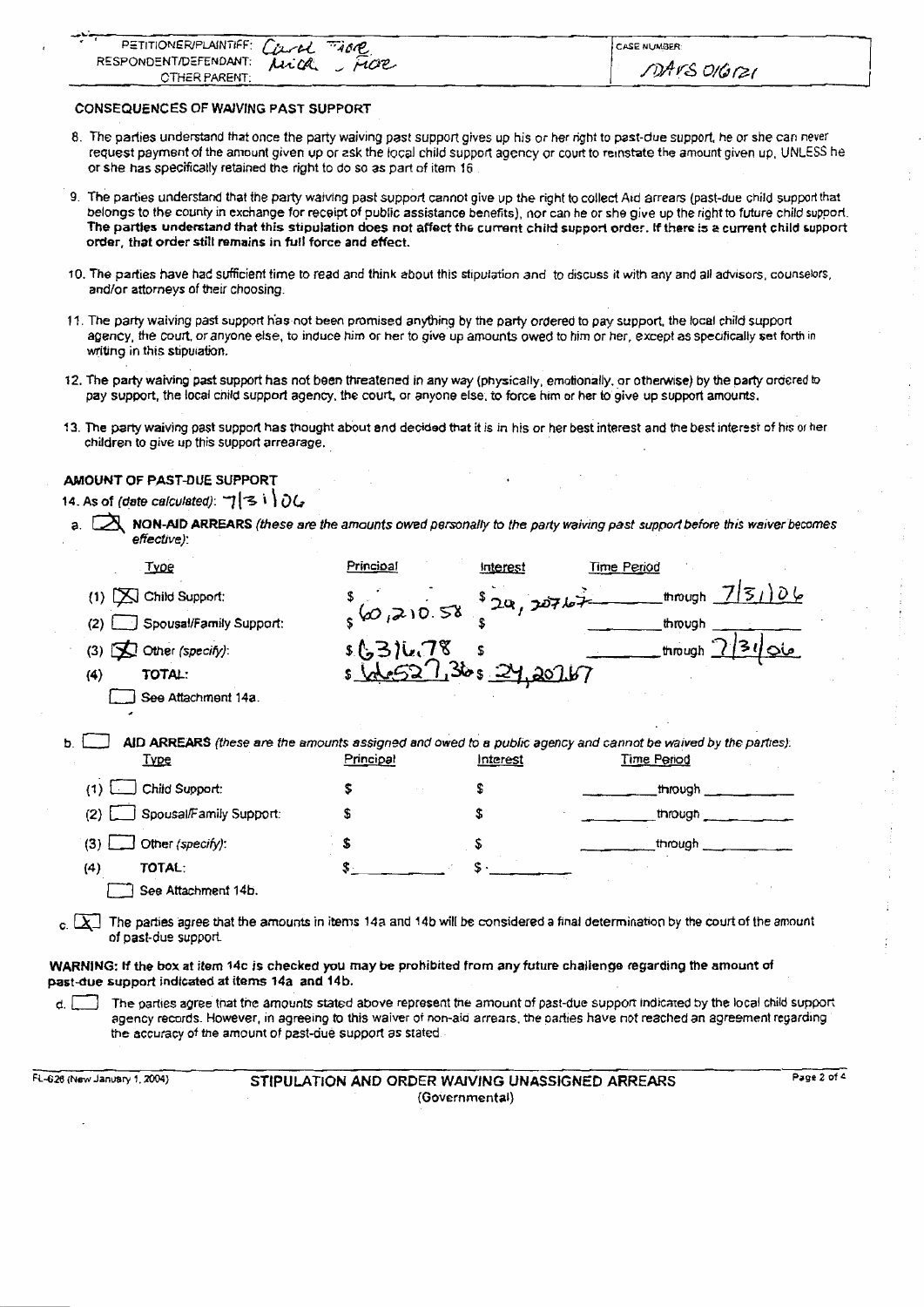|                                      | RESPONDENT/DEFENDANT:<br>Michael Pion                                                                                                                                                                                      |           |                   |                                                                                                                                                                                                                                                                                   |  |
|--------------------------------------|----------------------------------------------------------------------------------------------------------------------------------------------------------------------------------------------------------------------------|-----------|-------------------|-----------------------------------------------------------------------------------------------------------------------------------------------------------------------------------------------------------------------------------------------------------------------------------|--|
|                                      | OTHER PARENT:                                                                                                                                                                                                              |           |                   | DAVS 016121                                                                                                                                                                                                                                                                       |  |
|                                      | WAIVER OF PAST-DUE SUPPORT                                                                                                                                                                                                 |           |                   |                                                                                                                                                                                                                                                                                   |  |
|                                      |                                                                                                                                                                                                                            |           |                   |                                                                                                                                                                                                                                                                                   |  |
|                                      |                                                                                                                                                                                                                            |           |                   | 15. In consideration of the payment by the party ordered to pay support of the sums set forth below, and the performance of any other<br>condition stated below, the parties agree as follows (check and complete either a or b, but not both, and add other applicable           |  |
| provisions):                         |                                                                                                                                                                                                                            |           |                   |                                                                                                                                                                                                                                                                                   |  |
| a.                                   | Upon payment by party ordered to pay support of the sum of \$                                                                                                                                                              |           |                   | to the local child support agency on or before                                                                                                                                                                                                                                    |  |
|                                      |                                                                                                                                                                                                                            |           |                   |                                                                                                                                                                                                                                                                                   |  |
|                                      | Upon payment by party ordered to pay support of the sum of \$                                                                                                                                                              |           |                   | to the local child support agency on or before                                                                                                                                                                                                                                    |  |
|                                      |                                                                                                                                                                                                                            |           |                   |                                                                                                                                                                                                                                                                                   |  |
|                                      |                                                                                                                                                                                                                            |           |                   |                                                                                                                                                                                                                                                                                   |  |
|                                      | <u>Ivpe</u>                                                                                                                                                                                                                | Principal | Interest          | Time Period                                                                                                                                                                                                                                                                       |  |
| (1)                                  | Child Support:                                                                                                                                                                                                             | s         | s                 | as of (date):                                                                                                                                                                                                                                                                     |  |
| (2)                                  | Spousal/Family Support:                                                                                                                                                                                                    |           | s                 | as of (date):                                                                                                                                                                                                                                                                     |  |
| (3)                                  | Other (specify):                                                                                                                                                                                                           | \$        |                   | as of (date):                                                                                                                                                                                                                                                                     |  |
|                                      |                                                                                                                                                                                                                            |           |                   |                                                                                                                                                                                                                                                                                   |  |
| (4)                                  | TOTAL:                                                                                                                                                                                                                     |           |                   |                                                                                                                                                                                                                                                                                   |  |
|                                      | c. $\sum$ Other (specify):                                                                                                                                                                                                 |           |                   |                                                                                                                                                                                                                                                                                   |  |
|                                      |                                                                                                                                                                                                                            |           |                   |                                                                                                                                                                                                                                                                                   |  |
|                                      | $\Box$ See Attachment 15 for additional provisions.                                                                                                                                                                        |           |                   |                                                                                                                                                                                                                                                                                   |  |
|                                      |                                                                                                                                                                                                                            |           |                   |                                                                                                                                                                                                                                                                                   |  |
|                                      |                                                                                                                                                                                                                            |           |                   |                                                                                                                                                                                                                                                                                   |  |
|                                      |                                                                                                                                                                                                                            |           |                   | 16. At This waiver of past-due support is conditioned on the party ordered to pay support agreements set forth in this document. If the<br>party ordered to pay support fails to perform any condition, then this waiver is NULL and VOID and of no force or effect whatsoever.   |  |
| a.                                   | determination of the amount of support arrearage. Specific conditions of this waiver are as follows:<br>Additional conditions of this waiver (optional) (i.e., lump-sum payment, timely payment of current support, etc.): |           |                   | However, if box 14c is checked, the setting of support arrears in items 14a and 14b will continue to be valid as the court's                                                                                                                                                      |  |
|                                      | Father shall ply \$25,000 as lump sun plynent                                                                                                                                                                              |           |                   | by October                                                                                                                                                                                                                                                                        |  |
|                                      | 18,2006                                                                                                                                                                                                                    |           |                   |                                                                                                                                                                                                                                                                                   |  |
|                                      |                                                                                                                                                                                                                            |           |                   |                                                                                                                                                                                                                                                                                   |  |
|                                      |                                                                                                                                                                                                                            |           |                   |                                                                                                                                                                                                                                                                                   |  |
| b.                                   | See Attachment 16 for additional conditions of waiver. Each party must initial or sign all additional pages.                                                                                                               |           |                   |                                                                                                                                                                                                                                                                                   |  |
|                                      |                                                                                                                                                                                                                            |           |                   | 17. This stipulation and order does not modify or affect the duty of the party ordered to pay current support that accrues, or any support                                                                                                                                        |  |
|                                      | arrears that may accumulate, after the date set forth in item 14.                                                                                                                                                          |           |                   |                                                                                                                                                                                                                                                                                   |  |
|                                      |                                                                                                                                                                                                                            |           |                   |                                                                                                                                                                                                                                                                                   |  |
|                                      |                                                                                                                                                                                                                            |           |                   | 18. Each party understands that the local child support agency does not represent him or her in this matter. Neither party has been<br>given legal advice from local child support agency, or any of its attorneys, or the family law facilitator, in regard to this stipulation. |  |
|                                      |                                                                                                                                                                                                                            |           |                   |                                                                                                                                                                                                                                                                                   |  |
|                                      | conditions by anyone, except as stated in this form.                                                                                                                                                                       |           |                   | 19. This form contains the entire understanding and agreement of the parties, and there have been no verbal or other written promises or                                                                                                                                          |  |
|                                      |                                                                                                                                                                                                                            |           |                   |                                                                                                                                                                                                                                                                                   |  |
|                                      |                                                                                                                                                                                                                            |           |                   |                                                                                                                                                                                                                                                                                   |  |
|                                      | (TYPE OR PRINT NAME)                                                                                                                                                                                                       |           |                   | (SIGNATURE OF PARTY WANING PAST SUPPORT)                                                                                                                                                                                                                                          |  |
|                                      |                                                                                                                                                                                                                            |           |                   |                                                                                                                                                                                                                                                                                   |  |
| <b>CONDITIONS OF WAIVER</b><br>Date: |                                                                                                                                                                                                                            |           |                   |                                                                                                                                                                                                                                                                                   |  |
|                                      |                                                                                                                                                                                                                            |           | <b>ISIGNATURE</b> | ORDERED TO PAY SUPPORT)                                                                                                                                                                                                                                                           |  |
|                                      |                                                                                                                                                                                                                            |           |                   |                                                                                                                                                                                                                                                                                   |  |

 $\hat{\mathcal{A}}$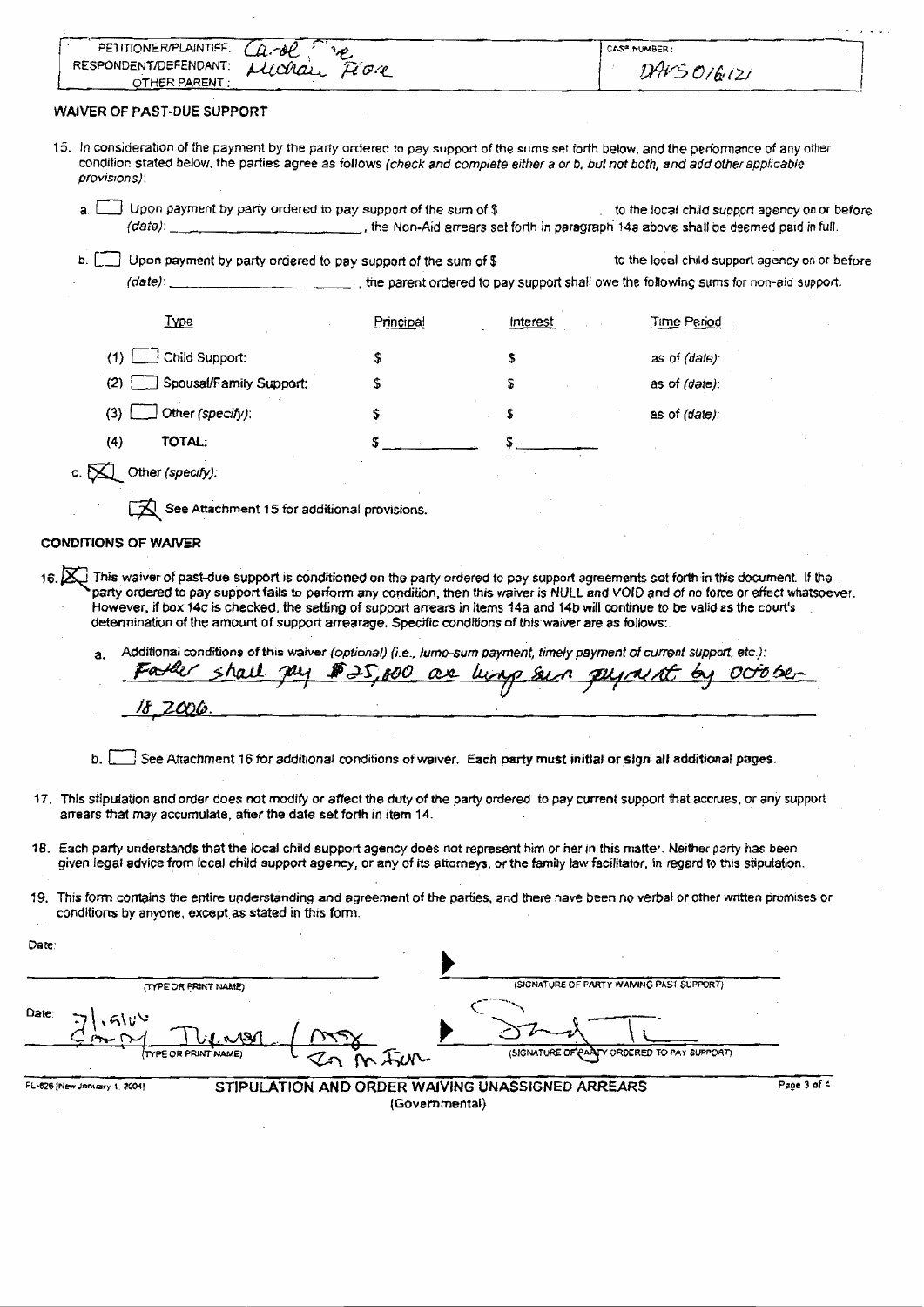### **ATTORNEY'S STATEMENT**

|                                                               |                                                                                                                                | the case with my client and possible alternatives to and conditions for waiver. I have explained the consequences of the waiver and |                                                  |  |                                                                                                                                                |
|---------------------------------------------------------------|--------------------------------------------------------------------------------------------------------------------------------|-------------------------------------------------------------------------------------------------------------------------------------|--------------------------------------------------|--|------------------------------------------------------------------------------------------------------------------------------------------------|
|                                                               |                                                                                                                                |                                                                                                                                     |                                                  |  |                                                                                                                                                |
|                                                               |                                                                                                                                | (SIGNATURE OF ATTORNEY FOR RARTY ORDERED TO PAY SUPPORT)                                                                            |                                                  |  |                                                                                                                                                |
|                                                               |                                                                                                                                |                                                                                                                                     |                                                  |  |                                                                                                                                                |
|                                                               |                                                                                                                                | (SIGNATURE ORCOCCONFOR PARTY WAIVING PAST SUPPORT)                                                                                  |                                                  |  |                                                                                                                                                |
|                                                               | LOCAL CHILD SUPPORT AGENCY                                                                                                     |                                                                                                                                     |                                                  |  |                                                                                                                                                |
|                                                               |                                                                                                                                |                                                                                                                                     |                                                  |  |                                                                                                                                                |
|                                                               | <b><i>ISIGNAT</i></b>                                                                                                          |                                                                                                                                     | OF REPRESENTATIVE OF LOCAL CHILD SUPPORT AGENCY) |  |                                                                                                                                                |
|                                                               |                                                                                                                                |                                                                                                                                     |                                                  |  |                                                                                                                                                |
|                                                               | INTERPRETER'S STATEMENT (if applicable)                                                                                        |                                                                                                                                     |                                                  |  |                                                                                                                                                |
|                                                               | The party named below is unable to read or understand this Stipulation and Order Walving Unassigned Arrears because            |                                                                                                                                     |                                                  |  |                                                                                                                                                |
| Party waiving past support's primary language is (specify):   |                                                                                                                                |                                                                                                                                     |                                                  |  |                                                                                                                                                |
|                                                               |                                                                                                                                |                                                                                                                                     |                                                  |  |                                                                                                                                                |
| Party ordered to pay support's primary language is (specify): |                                                                                                                                |                                                                                                                                     |                                                  |  |                                                                                                                                                |
|                                                               |                                                                                                                                |                                                                                                                                     |                                                  |  | I certify under penalty of perjury under the laws of the State of California that Lhave, to the best of my ability, read or translated for the |
|                                                               | above-named party/parties the Stipulation and Qrder Waiving Unassigned Arrears. The above-named party/parties stated he or she |                                                                                                                                     |                                                  |  |                                                                                                                                                |
|                                                               | understood the terms of the Stipulation and Order Waiving Unassigned Arrears before signing it.                                |                                                                                                                                     |                                                  |  |                                                                                                                                                |
|                                                               |                                                                                                                                |                                                                                                                                     |                                                  |  |                                                                                                                                                |
|                                                               |                                                                                                                                |                                                                                                                                     |                                                  |  |                                                                                                                                                |
|                                                               |                                                                                                                                |                                                                                                                                     |                                                  |  |                                                                                                                                                |
|                                                               |                                                                                                                                |                                                                                                                                     |                                                  |  | (SIGNATURE OF INTERPRETER FOR IMBOR name)                                                                                                      |

### **COURT'S FINDINGS AND ORDER**

The court, having reviewed and considered this Stipulation, and any attachments, finds that the party owed support expressly, knowingly, voluntarily and intelligently has waived past-due support as more specifically set forth in this document. The court accepts this Stipulation, approves it, and orders that all further enforcement is terminated as to the waived support.

IT IS SO ORDERED.

Date:

 $\frac{1}{2}$ 

(JUDICIAL OFFICER OF THE SUPERIOR COURT)

FL-626 (New January 1, 2004)

STIPULATION AND ORDER WAIVING UNASSIGNED ARREARS (Governmental)

Page 4 of 4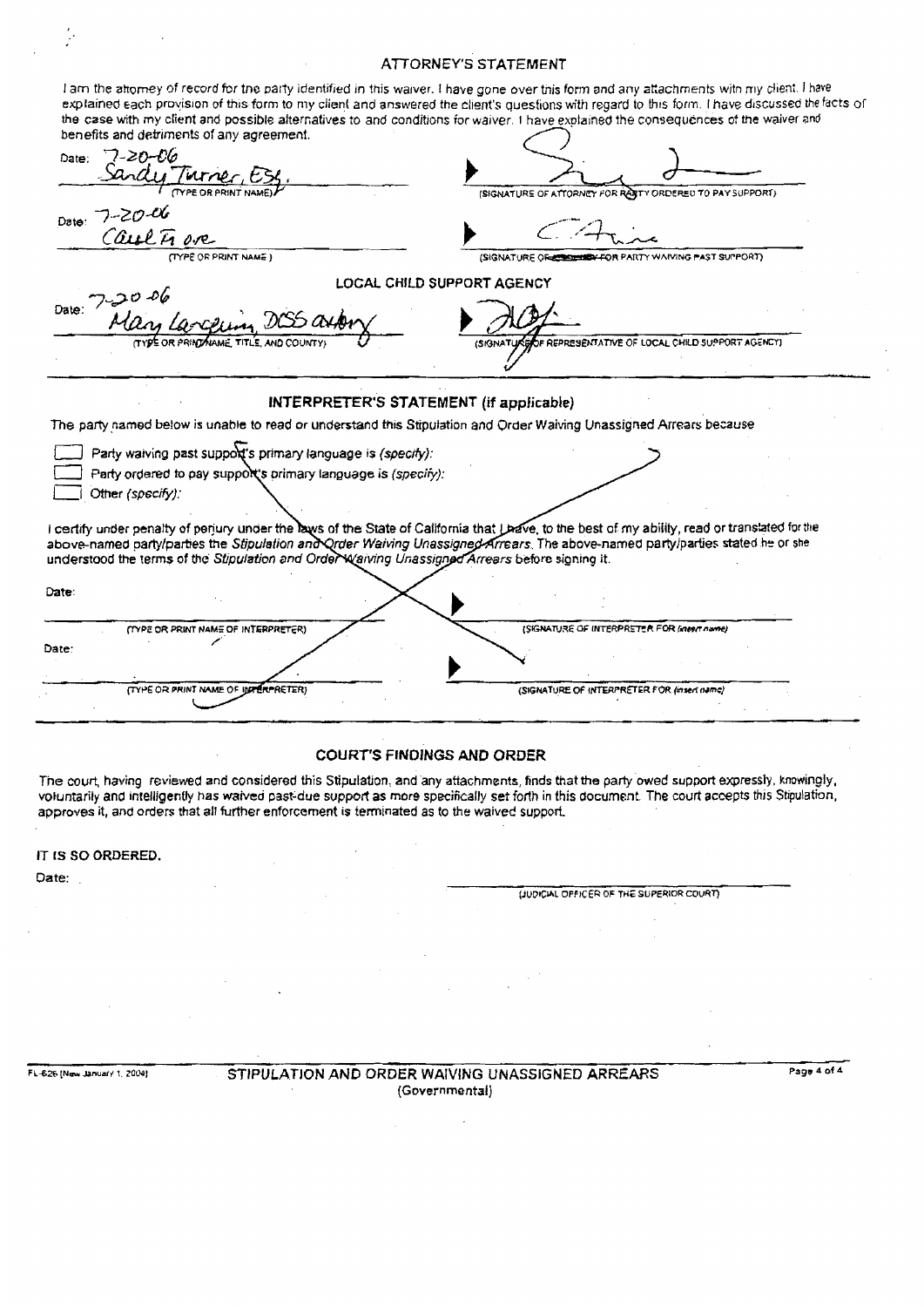سين FOR COURT USE ONLY SUPERIOR COURT OF JALIFORNIA, COUNTY OF SAN BERNARDINJ STIPULATION AND ORDER ON ORDER TO SHOW CAUSE (MUST BE PRINTED WITH BLACK BALLPOINT PEN OR TYPED - PRESS HARD, YOU'RE MAKING FOUR COPIES) Case VD9VS Case Fiver. Free  $7 - 20 - 06$  $O/(6/2)$ No. Name Date Hother  $\mathcal{P}$ ao (Husband) (Wife), (present) (not present) represented by Atty Petitioner Respondent (Husband) (WHALLY (not present) represented by Atty ZА THE PARTIES HEREBY STIPULATE AND AGREE as follows: on and Order Waving Urass uas 40 LICI. 'Ui **SU lorh** send an HLl rall nner KØ arisquia  $\mu$ rta ドレーヘイロ Δ with barse HL e Æ٧ ro Fatans O wst rcua ぬ retun rent address pHL d I al 70 h 30 ی، 72 æs F B 90  $\mathbf{a}$ arroa 735.03 ٨ -Jli 乞 reducid  $\bm{\mathcal{B}}$ 66 DI LL GL  $\mathcal{D\!Z}\mathcal{S}\mathcal{T}$ SLS. ШP 3 D/ . Ĉ سا Du ni αo oα Ant ears ł へ n nem turesa agrees  $\mathcal{D}^{IJ}$ ⊀ว B M U Œ. each Ш nont  $\sigma$ mud ム 8-15 -06 which are due Current Ä  $205$  pm ומ DD BL lac $\mu$ MO. ÖЛ Attorney for Husband Father Attorney for Wife DCSS SIGNATURE OF PARTIES We have read the entire stipulation and agreement. We understand it fully and request the Court to make our stipulation and agreement the Court's order. We understand that willful failure to comply with the provisions of this order will be a contempt of Court and may be punished by fine and imprisonment. We waive all further notice of this order.

|                               | Husband              |        |  | Wite  |                                                                                                  |
|-------------------------------|----------------------|--------|--|-------|--------------------------------------------------------------------------------------------------|
| IT IS SO ORDERED THIS         |                      | day of |  |       | 20.                                                                                              |
|                               |                      |        |  |       |                                                                                                  |
| <b>ACIS Code</b><br>37042102) |                      |        |  | Judge | Page $\perp$ of $\angle$                                                                         |
| 13-15508-360<br>ABF.          | <b>DISTRIBUTION:</b> |        |  |       | White - File Green - System Canary - Petitioner Pink - Respondent Goldenrod - FCS/Prob. Acctn'y. |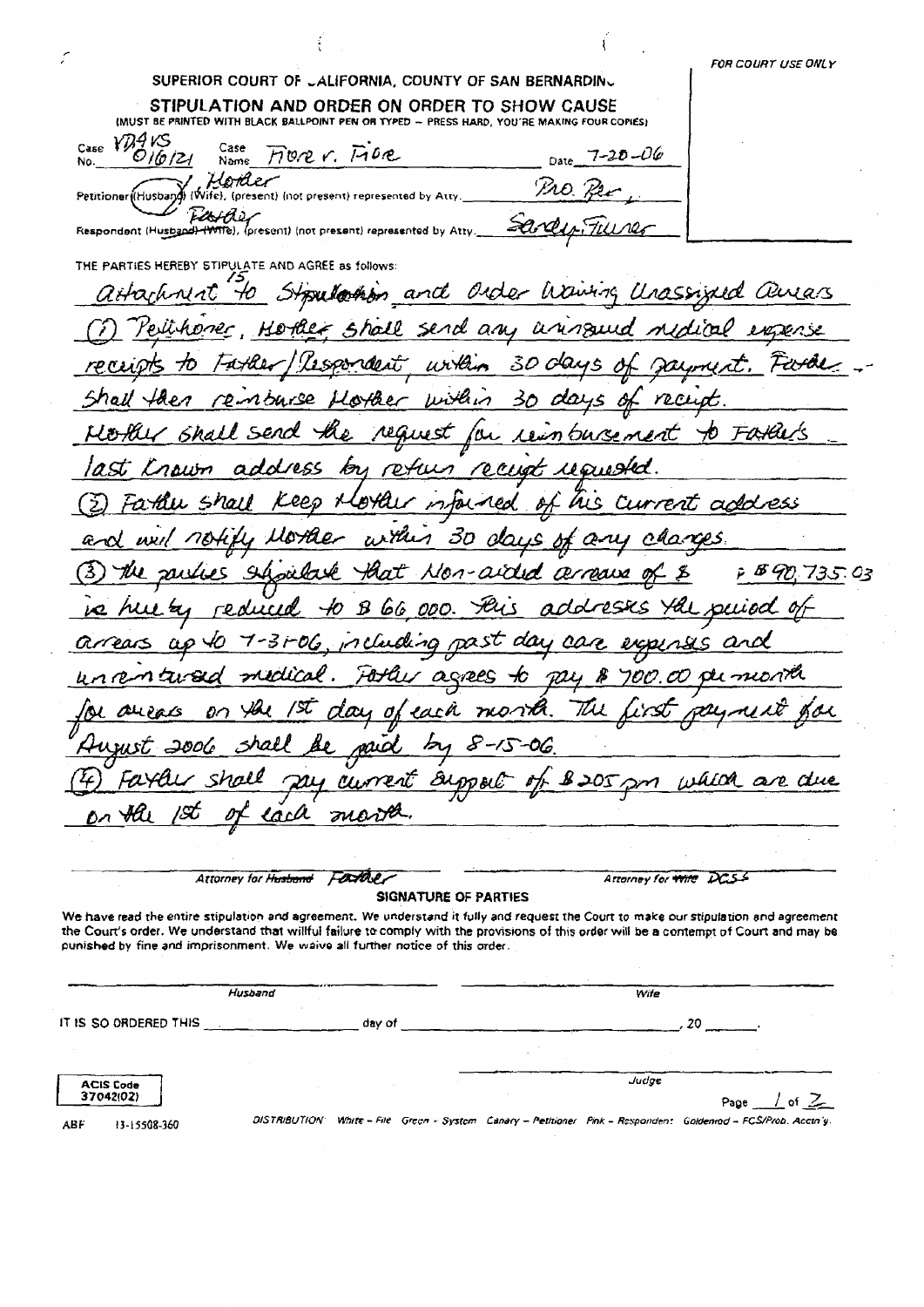|             | SUPERIOR COURT OI                                                         |                                                                                                                                                                                                                                                                                   | ALIFORNIA, COUNTY OF SAN BERNARDI   |                                   | <b>FOR COURT USE ONLY</b>                                           |
|-------------|---------------------------------------------------------------------------|-----------------------------------------------------------------------------------------------------------------------------------------------------------------------------------------------------------------------------------------------------------------------------------|-------------------------------------|-----------------------------------|---------------------------------------------------------------------|
|             |                                                                           | STIPULATION AND ORDER ON ORDER TO SHOW CAUSE<br>(MUST BE PRINTED WITH BLACK BALLPOINT PEN OR TYPED - PRESS HARD, YOU'RE MAKING FOUR COPIES)                                                                                                                                       |                                     |                                   |                                                                     |
| Case<br>No. | VAANS<br>Case<br>Olla (Zl<br>Name                                         | Flore V. Diore                                                                                                                                                                                                                                                                    |                                     | $Date$ 7-20-06                    |                                                                     |
|             |                                                                           | Petitioner (Husband) (Wife), (present) (not present) represented by Atty.                                                                                                                                                                                                         |                                     | <u>S. Turner, Esq.</u><br>Joo Per |                                                                     |
|             |                                                                           | Respondent (Husband) (Wife), (present) (not present) represented by Atty.                                                                                                                                                                                                         |                                     |                                   |                                                                     |
|             | THE PARTIES HEREBY STIPULATE AND AGREE as follows:<br><u>, either the</u> |                                                                                                                                                                                                                                                                                   | arrears payment Inop our payment is |                                   |                                                                     |
|             |                                                                           | lask then the total arroas balance of \$90,735.03, including into                                                                                                                                                                                                                 |                                     |                                   |                                                                     |
|             |                                                                           | shall be due and oved, as of 8-1-06                                                                                                                                                                                                                                               |                                     |                                   |                                                                     |
|             |                                                                           |                                                                                                                                                                                                                                                                                   |                                     |                                   | 6) The waiver dives not agay to future univolued nedical rentangunt |
|             | Textuer are of 8-1-06.                                                    |                                                                                                                                                                                                                                                                                   |                                     |                                   |                                                                     |
|             |                                                                           |                                                                                                                                                                                                                                                                                   |                                     |                                   |                                                                     |
|             |                                                                           |                                                                                                                                                                                                                                                                                   |                                     |                                   |                                                                     |
|             |                                                                           |                                                                                                                                                                                                                                                                                   |                                     |                                   |                                                                     |
|             |                                                                           |                                                                                                                                                                                                                                                                                   |                                     |                                   |                                                                     |
|             |                                                                           |                                                                                                                                                                                                                                                                                   |                                     |                                   |                                                                     |
|             |                                                                           |                                                                                                                                                                                                                                                                                   |                                     |                                   |                                                                     |
|             |                                                                           |                                                                                                                                                                                                                                                                                   |                                     |                                   |                                                                     |
|             |                                                                           |                                                                                                                                                                                                                                                                                   |                                     |                                   |                                                                     |
|             |                                                                           |                                                                                                                                                                                                                                                                                   |                                     |                                   |                                                                     |
|             |                                                                           |                                                                                                                                                                                                                                                                                   |                                     |                                   |                                                                     |
|             |                                                                           |                                                                                                                                                                                                                                                                                   |                                     |                                   |                                                                     |
|             |                                                                           |                                                                                                                                                                                                                                                                                   |                                     |                                   |                                                                     |
|             |                                                                           |                                                                                                                                                                                                                                                                                   |                                     |                                   |                                                                     |
|             |                                                                           |                                                                                                                                                                                                                                                                                   |                                     |                                   |                                                                     |
|             |                                                                           | Attor <del>ne</del> y for H <del>usband</del><br>Fordi                                                                                                                                                                                                                            |                                     | Attorney for WITE                 |                                                                     |
|             |                                                                           |                                                                                                                                                                                                                                                                                   | SIGNATURE OF PARTIES                |                                   |                                                                     |
|             |                                                                           | We have read the entire stipulation and agreement. We understand it fully and request the Court to make our stipulation and agreement<br>the Court's order. We understand that willful failure to comply with the provisions of this order will be a contempt of Court and may be |                                     |                                   |                                                                     |
|             |                                                                           | punished by fine and imprisonment. We waive all further notice of this order.                                                                                                                                                                                                     |                                     |                                   |                                                                     |
|             |                                                                           |                                                                                                                                                                                                                                                                                   |                                     |                                   |                                                                     |
|             |                                                                           | <del>mer Parker</del><br>20 <sup>72</sup>                                                                                                                                                                                                                                         |                                     |                                   | 20 OG                                                               |
|             | IT IS SO ORDERED THIS                                                     | day of                                                                                                                                                                                                                                                                            |                                     |                                   |                                                                     |
|             | <b>ACIS Code</b><br>37042(02)                                             |                                                                                                                                                                                                                                                                                   |                                     | Judge                             |                                                                     |
|             |                                                                           |                                                                                                                                                                                                                                                                                   |                                     |                                   | Page $Z$ of $Z$                                                     |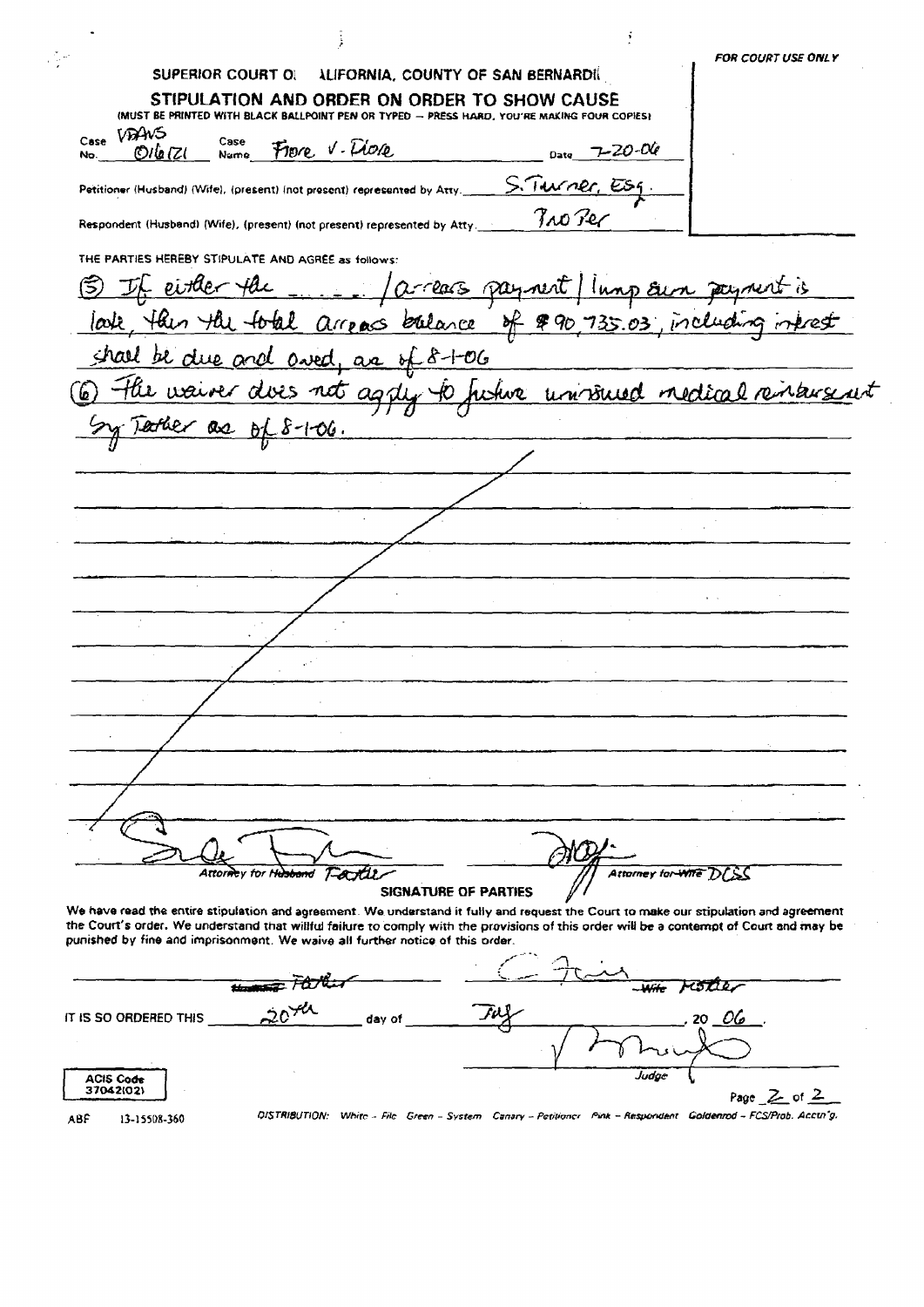SALLY A BOURGET CLERK<br>CUGBERLAND COUNTY SUPERIOR COURT<br>PO BOX 287 PORTIAND HE 04112

# First Class Mail First Class Mail

CAROL FIORE<br>PO BOX 3220<br>WRIGHTWOOD CA 92397

 $\hat{\boldsymbol{\theta}}_1$ 



 $\hat{\epsilon}$ 





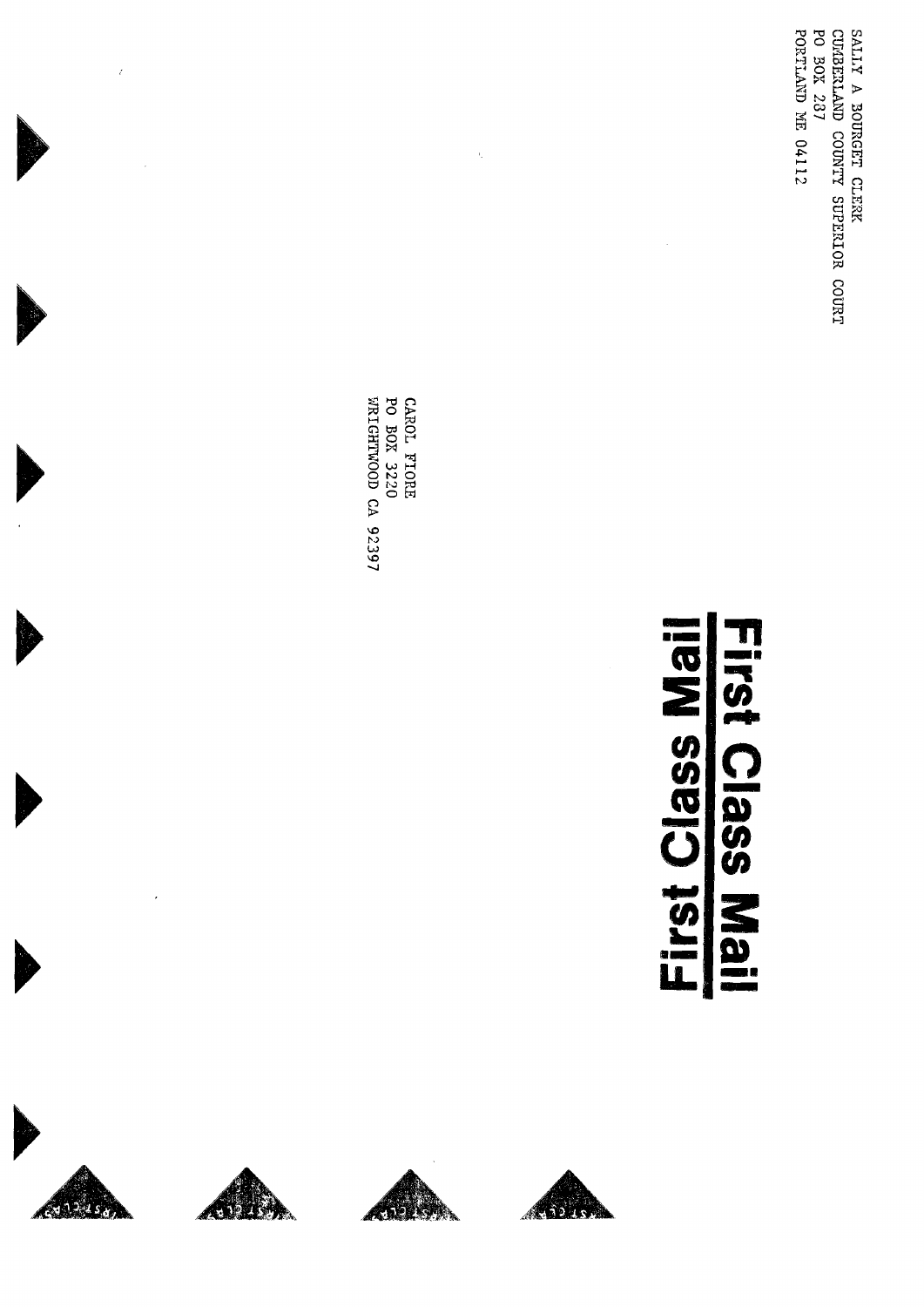SALLY A BOURGET CLERK<br>CUMBERLAND COUNTY SUPERIOR COURT<br>PO BOX 287 **PORTLAND ME 04112** 

# First Class Mail First Class Mail

CARLOS DIAZ AAG (VOLT) PORTIAND HE 04101 ATH FLOOR 44 OAK ST

5

 $757$  CVP